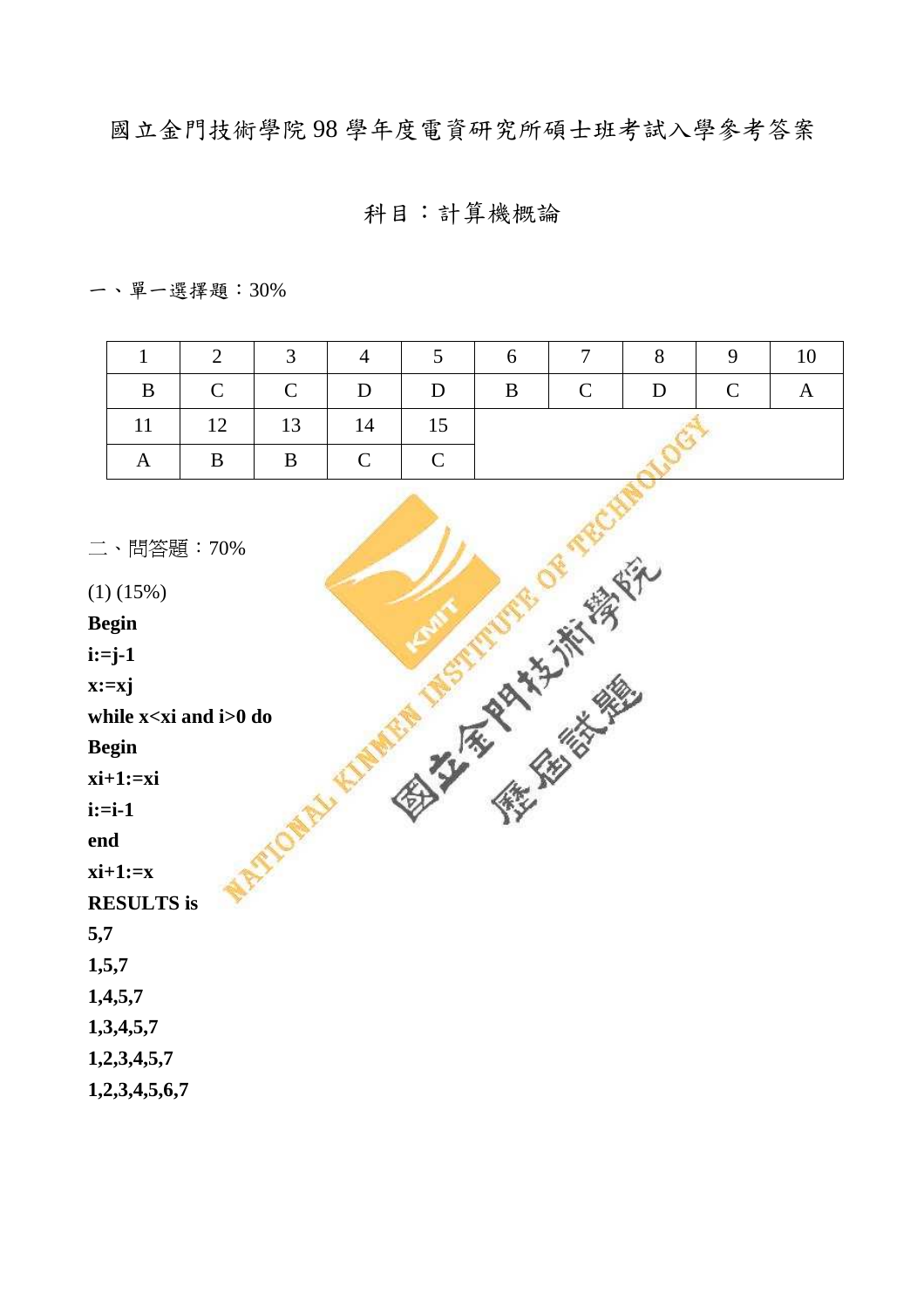(2)(15%)



(3) (15%)

- **(a)**
- 
- **9 5**